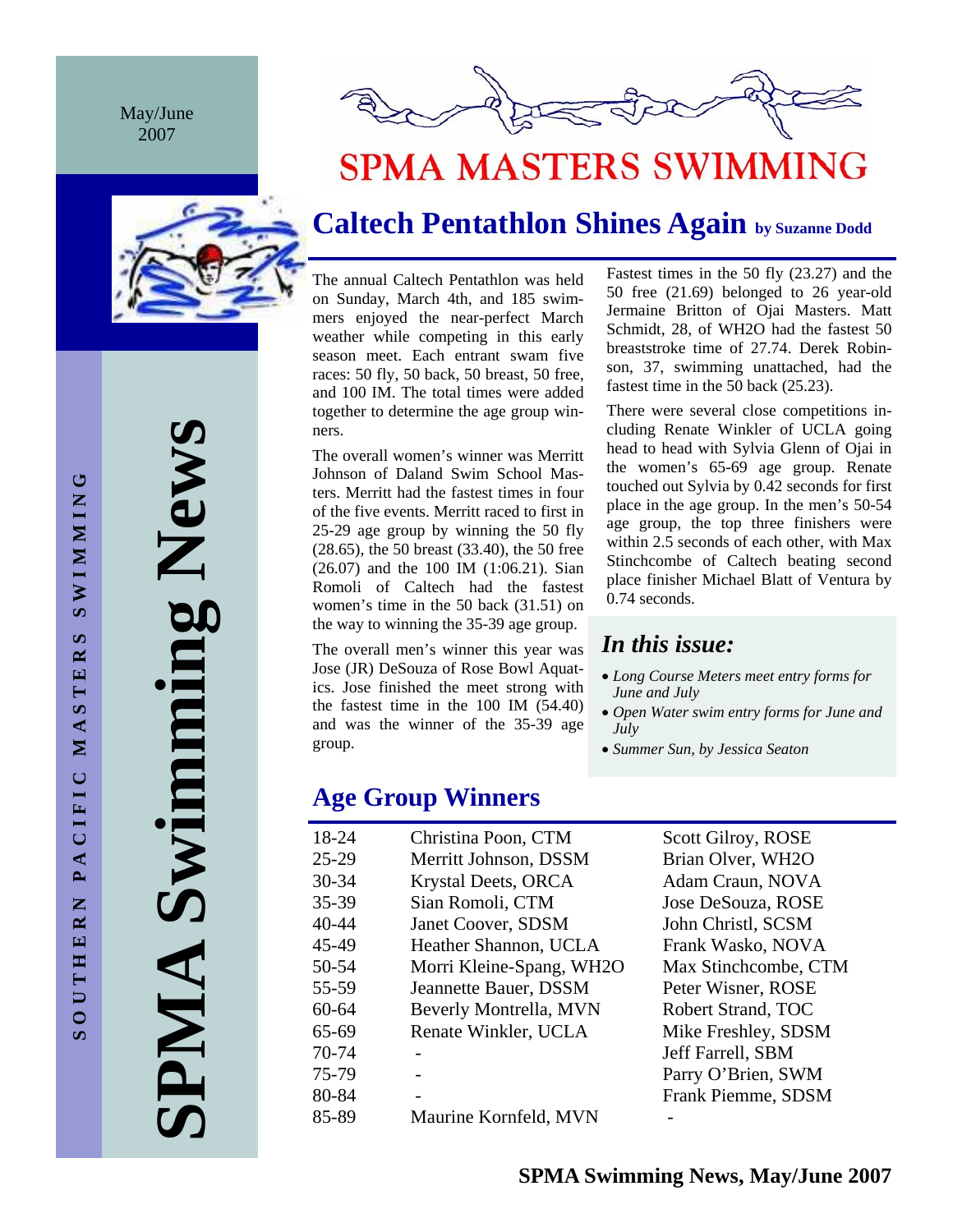## SWIM FOR LIFE!

#### **SAN LUIS OBISPO, SANTA BARBARA (North) and KERN**

#### **SANTA BARBARA (South) and VENTURA**

#### **LOS ANGELES (North)**

**LOS ANGELES (Westside)** EL SEGUNDO MASTERS City of El Segundo (310) 524-2700 x2738

#### **LOS ANGELES (Central and South)**

### **LOS ANGELES (South Bay)**

#### **INLAND EMPIRE**

WINCHESTER: Play Hard Swim Hard Marcel Rinzler

#### **ORANGE COUNTY**

HUNTINGTON BEACH SWIM CLUB<br>IRVINE NOVAQUATICS Mike Collins (949) 338-6682, NEWPORT BEACH: Team TYR Jeni Buys (949) 706-9991; gojeni@aol.com YORBA LINDA: East Lake Eagle Rays Bill Peery (714) 701-9440; widepe@yahoo.com **LAS VEGAS** 

ATASCADERO: Team K-man Jennifer Glenesk (805) 2376170; swimcoach@teamkman.org; www.teamkman.org BAKERSFIELD: Golden Wave Masters Rafael Guijarro (661) 472-7246; rago2000@sbcglobal.net BAKERSFIELD SWIM CLUB John Kraetsch, jfk1@mcjunkin.com; www.bakersfieldswimclub.org SAN LUIS OBISPO MASTERS Louise Butler (805) 543-9515; sloswimclub@sbcglobal.net; www.sloswimclub.org SAN LUIS OBISPO: Kennedy Club Masters Linda Stimson (805) 781-3488 x17; sloaquatics@kennedyclubs.com SANTA MARIA: Santa Maria Swim Club Cris Maxwell (805) 478-5801; maxwell.pca2@verizon.net VALYERMO: slowtwitch.com Mark Montgomery (310) 990-1400; montyman007@hotmail.com, slowtwitch.com

CARPINTERIA: Channel Island Vic Anderson (805) 403-5425, delphis13@msn.com OJAI: Ojai Masters Rick Goeden (805) 646-6884; theswimguy@sbcglobal.net SANTA BARBARA: UCSB Masters Jeremy Kipp (805) 893-2505; jeremykipp@cox.net SANTA BARBARA MASTERS Jon Bishop (805) 886-0050; coachjb@sbswim.org THOUSAND OAKS: Conejo Simi Aquatics Jon Irwin (310) 658-7276; jirwin@earthlink.net; www.csaswim.com THOUSAND OAKS: Daland Masters Leslie Daland-James (805) 495-5210; lesliedaland@yahoo.com VENTURA COUNTY MASTERS Steve Witcher (805) 650-0400; buenaswim@yahoo.com VENTURA: Rio Mesa Masters Toby Petty (805) 642-6674; tonthego00@sbcglobal.net

LANCASTER: Oasis Masters Tom Otto (661) 948-0057; ottolfixit@hotmail.com PASADENA: Caltech Masters Suzanne Dodd (626) 449-7536; sdodd@ipac.caltech.edu PASADENA: Rose Bowl Masters Chad Durieux (626) 564-0330; cdurieux@rosebowlaquatics.org SANTA CLARITA MASTERS Lance O'Keefe; lokeefe@santa-clarita.com; pool: (661) 250-3766

Raine Kishimoto (818) 222-2782 x 110; lkishimoto@cityofcalabasas.com LA WEST: UCLA Bruin Masters Gerry Rodrigues (310) 702-9327; swimpro@pacbell.net PORTER RANCH: Porter Valley Masters Amy Lau (818) 523-3981; amylau@earthlink.net WEST HOLLYWOOD AQUATICS Joel McKenna (310) 288-6555 (team hotline); info@wh2o.org; www.wh2o.org WOODLAND HILLS: Southwest Aq Masters Fred Shaw (818) 347-1637; swamfred@aol.com; www.swam.us

LA (various locations): SCAQ SCAQ Office (310) 390-5700; www.swim.net/scaq LA MID WILSHIRE: Meridian Swim Club Vanessa Mesia (310) 729-2971; vanessamesia@sbcglobal.net; meridiansportsclub.com

Kathy Davids (310) 643-6523, kdavids @socal.rr.com; www.southbayswimteam.org LONG BEACH: Alpert JCC Cindy Jarvis (562) 426-7601 x1047, cjarvis @alpertjcc.org, www.alpertjcc.org<br>LONG BEACH: Shore Aquatics Elodie Lynn (562) 644-5228, mimibobs @msn.com, www.shoreaquatics.com Elodie Lynn (562) 644-5228, mimibobs@msn.com, www.shoreaquatics.com CARSON/LOS ALAMITOS: Long Beach Grunions Ken Brisbin; info@lbgrunions.com; www.lbgrunions.com MANHATTAN BEACH: Magnum Masters Chuck Milam (310) 592-6010, cdmilam@hotmail.com, www.manhattancc.com RANCHO PALOS VERDES: Zenith Aquatics Shari Twidwell (310) 937-3535; shari@zapswimming.com

TORRANCE : LA Peninsula Swimmers Beth Overstreet (213) 214-9593; beth.ford@mindspring.com, www.lapmasters.org

CORONA: Corona Aquatic Team Masters John Salvino (866) SWM-CRNA; coachsalvino@hotmail.com MURRIETA: MESA Aquatic Masters Debbie Mone (951) 265-1454; msmone@msn.com; mesaaquatics.com PALMDALE: Palmdale Masters Joe Goss (661) 267-5611; jgoss@cityofpalmdale.org RIVERSIDE: Riverside Aquatics Assn. Eric Tanner (951) 313-9274; ertanner@gmail.com TEMECULA: City of Temecula Masters Gwen WIllcox (951) 694-6410; gwen.willcox@cityoftemecula.org<br>WALNUT: Buzzards Peak Masters Francis Neric (562) 713-4555, fneric@mtsac.edu Francis Neric (562) 713-4555, fneric@mtsac.edu YUCAIPA: Masters of Yucaipa Kathy Fellenz (909) 790-5544; junebug@cybertime.net

COAST MASTERS Maurine Kornfeld (323) 469-8518; maurinekornfeld@yahoo.com FULLERTON: FAST Masters Team Bill Jewell, swimbill@sbcglobal.net; fastswim.org Mike Collins (949) 338-6682, mcollins@multisports.com; www.novamasters.com IRVINE: UCI Masters Charlie Schober (949) 824-7946; ctschobe@uci.edu; www.masterswim.uci.edu<br>MISSION VIEJO MASTERS Mark Moore (949) 233-6521; swimoffice@mvnswim.org; mastersmvnswim.org Mark Moore (949) 233-6521; swimoffice@mvnswim.org; mastersmvnswim.org NEWPORT BEACH: Pacific Coast Aquatics Mark Desmond (949) 306-3599; markdesmond@highhopes.ws; pacificcoastaquatics.org SAN CLEMENTE: San Clemente Swim Masters Rod Snyder (949) 366-1630; rdsnyder4@cox.net SAN JUAN CAPISTRANO: Capo Masters Bert Bergen (949) 291-1659 (pool); info@capomasters.com; www.capomasters.com TUSTIN: SOCAL Aquatics Debra Cruze-Meyer (714) 639-1913; coachdebra@socalaquatics.com VILLA PARK: Orange Regional Comp. Aquatics Mark Tierney (714) 639-7531; coachmark@orca-aquatics.com

HENDERSON Southern Nevada Masters Frank Lowery (702) 400-2790; flowery719@cox.net; www.lowerysmultisport.com CITY OF LAS VEGAS MASTERS Victor Hecker (702) 247-7788; heckerrealestate@hotmail.com LAS VEGAS: Viva Las Vegas Masters Marie Girouard (702) 461-5354; mjvgutierrez@cox.net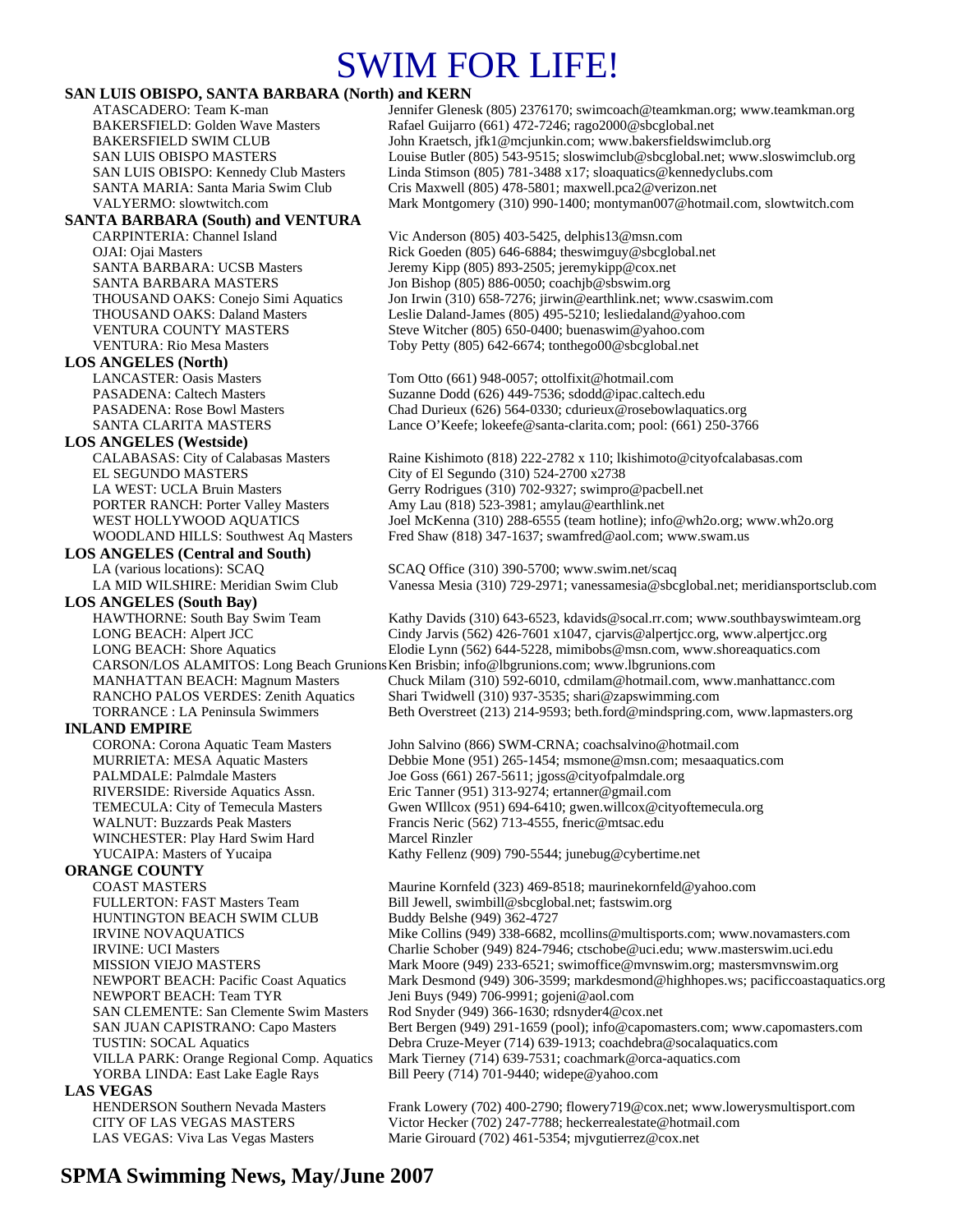# SPMA Competition Information and Instructions

**Rules:** Current USMS and SPMA rules will govern. All events are timed finals. Swimmers must check in with the Clerk of Course for deck seeded events that they wish to swim. After an event has been officially closed, swimmers may not check in. Age as of the last day of the meet determines age group for the meet for short course yards, and age as of December 31st of the year of competition determines age for long course and short course meters meets. You must be 18 years of age to register with SPMA and compete in meets.

**Eligibility:** Events are open to any **current** USMS registered swimmer or a foreign swimmer with a valid travel permit. SPMA swimmers are encouraged to submit their registration application with the submitted entry card, if NOT currently registered.

**Affiliation:** A swimmer's affiliation as stated on the consolidated entry card, if valid as of the first day of the meet, will apply throughout the meet, except that swimmers may unattach at any time.

**Submitted Times:** Please enter your best time, a reasonable estimate or a workout time. All times must be submitted on a SPMA consolidated entry card or a copy of a SPMA consolidated entry card (below). Do not mail in the meet entry form.

**Entry Confirmation:** To avoid any concern regarding receipt of entry card, enclose a self-addressed stamped envelope or postcard or mail card "Return Reply Request". No certified, registered or special delivery mail will be accepted. Receipt of entry will not be verified by phone.

**Strictly Forbidden**: Entering more than 5 individual events per day; using hand paddles in warm-up areas; diving in warm-ups unless in designated sprint lanes (entering the warm-up pool must be done with feet first with one hand in contact with the pool deck); use of any pacing device in competition; and smoking in any area where swimmers may be present.

**Open Water**: Swimmers using non-porous neoprene swim suits, wetsuits, or other non-porous attire will be ineligible for awards or place points.

> *Check out our website www.spma.net for up-to-date information*

SOUTHERN PACIFIC MASTERS ASSOCIATION • CONSOLIDATED ENTRY CARD

|                             | Name                                  | Male         |       |                                                                       |  |                                                         |                                                                                                                                                                                                                                |              |                                      |                             |              |                                          |     |  |
|-----------------------------|---------------------------------------|--------------|-------|-----------------------------------------------------------------------|--|---------------------------------------------------------|--------------------------------------------------------------------------------------------------------------------------------------------------------------------------------------------------------------------------------|--------------|--------------------------------------|-----------------------------|--------------|------------------------------------------|-----|--|
|                             | Birthdate _______/ ________/ ________ |              |       | Age_________                                                          |  |                                                         | Club and the contract of the contract of the contract of the contract of the contract of the contract of the contract of the contract of the contract of the contract of the contract of the contract of the contract of the c |              |                                      |                             |              |                                          |     |  |
| Event<br>No.                | <b>FREESTYLE</b><br>(Submitted Time)  | Event<br>No. |       | <b>BACKSTROKE</b><br>(Submitted Time)                                 |  | <b>BREASTSTROKE</b><br>Event<br>No.<br>(Submitted Time) |                                                                                                                                                                                                                                | Event<br>No. | <b>BUTTERFLY</b><br>(Submitted Time) |                             | Event<br>No. | <b>INDIV. MEDLEY</b><br>(Submitted Time) |     |  |
|                             | 50                                    |              | 50    |                                                                       |  |                                                         | 50                                                                                                                                                                                                                             |              |                                      | 50                          |              |                                          | 100 |  |
|                             | 100                                   |              | 100   |                                                                       |  |                                                         | 100                                                                                                                                                                                                                            |              |                                      | 100                         |              |                                          | 200 |  |
|                             | 200                                   |              | 200   |                                                                       |  |                                                         | 200                                                                                                                                                                                                                            |              |                                      | 200                         |              |                                          | 400 |  |
| 400/500                     |                                       |              |       |                                                                       |  |                                                         |                                                                                                                                                                                                                                |              |                                      |                             |              | FOR OFFICE USE ONLY                      |     |  |
|                             | 800/1000                              |              |       | No. of events ________ $\times$ \$ _______ = \$ ________<br>Surcharge |  |                                                         |                                                                                                                                                                                                                                |              |                                      |                             | Amt Rec'd    |                                          |     |  |
| 1500/1650                   |                                       |              | Total |                                                                       |  |                                                         |                                                                                                                                                                                                                                |              |                                      |                             |              |                                          |     |  |
| Include a copy of USMS card |                                       |              |       | Signature on back is REQUIRED!                                        |  |                                                         |                                                                                                                                                                                                                                |              |                                      | Include a copy of USMS card |              |                                          |     |  |

Late or incomplete entries (no fee, incomplete entry card, incomplete enty data) or entries postmarked after due date MAY **BE REJECTED!** 

ALL MASTERS swimmers are required to send a photo-copy of their USMS card with their entry card. ALL Masters swimmers may be asked to show their USMS card if requested at the meet.

"I, the undersigned participant, intending to be legally bound, hereby certify that I am physically fit and have not been otherwise informed by a physician. I acknowledge that I am aware of all the risks inherent in Masters swimming (training and competition), including possible permanent disability or death, and agree to assume all of those risks. AS A CONDITION OF MY PARTICIPATION IN THE MASTERS SWIMMING PROGRAM OR ANY ACTIVITIES INCIDENT THERETO, I HEREBY WAIVE ANY AND ALL RIGHTS TO CLAIMS FOR LOSS OR DAMAGES, INCLUDING ALL CLAIMS FOR LOSS OR DAMAGES CAUSED BY THE NEGLIGENCE, ACTIVE OR PASSIVE, OF THE FOLLOWING: UNITED STATES MASTERS SWIMMING, INC., THE LOCAL MASTERS SWIMMING COMMITTEES, THE CLUBS, HOST FACILITIES, MEET SPONSORS, MEET COMMITTEES, OR ANY INDIVIDUALS OFFICIATING AT THE MEETS OR SUPERVISING SUCH ACTIVITIES.

In addition, I agree to abide by and be governed by the rules of USMS."

#### PLEASE SIGN:

Is this your first Masters Meet? Yes No

Read the meet information sheet carefully. Make your check payable as shown on the meet information sheet and mail it to the address shown. 12/94

|                                                | <b>DATE</b> |  | <u> The Common Common Common Common Common Common Common Common Common Common Common Common Common Common Common Common Common Common Common Common Common Common Common Common Common Common Common Common Common Common Common</u> |  |
|------------------------------------------------|-------------|--|--------------------------------------------------------------------------------------------------------------------------------------------------------------------------------------------------------------------------------------|--|
| Non-SPMA swimmers please include your address: |             |  |                                                                                                                                                                                                                                      |  |

Street:

City, State, Zip: Electric Article Article Article Article Article Article Article Article Article Article Article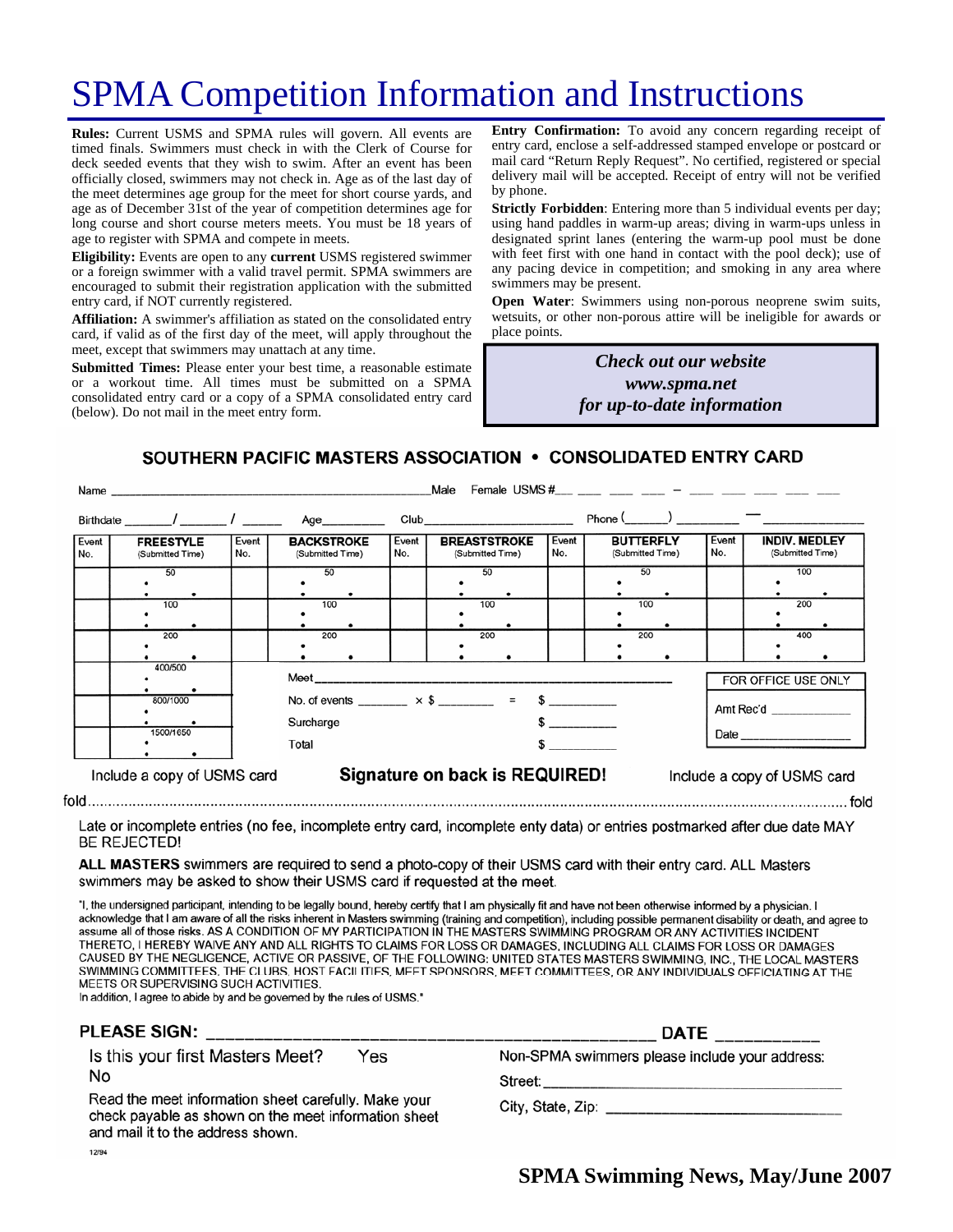#### **UCLA Bruin Masters SCY Meet at the Student Activity Center Saturday, May 5th, 2007**

#### Sanction number: 337-006

**Directions & Parking:** UCLA Student Activity Center (formerly the Men's Gym Pool) on the UCLA campus, is an outdoor, 8-lane competition pool with a warm-up area. Take the 405 Freeway to Sunset Blvd. east. Take Sunset approximately one mile to Westwood Plaza. Turn right into the campus to parking kiosk and inquire about parking. Ask for best lot to park in for Men's Gym. The pool is located across from the campus food court and bookstore. NOTE: Parking enforcement *does*  ticket on weekends!

**Entries:** The pre-entry postmark deadline is Saturday, April 28th. Age on May 5th determines age group for the meet. On deck registration permitted. Deck entries will close at 8:45 a.m. for the 500 yd. Freestyle and at 10:00 a.m. for all other events.

**Seeding:** All events will be deck seeded slowest to fastest, by entered time, ages and sexes combined. The Meet Director reserves the right to require swimmers to swim two to a lane in the 500 yd. Freestyle.

**Relays:** Relay fee is \$2.00 per relay. For each relay swimmer who is not entered in individual events, a fee of \$10.00 and a signed liability release must be submitted with the relay entry. Event #14, the 4x50 "T-shirt" relay is a no-charge, fun event! Each member must swim with a T-shirt on. The shirt is exchanged from swimmer to swimmer on the deck.

**Snack Bar:** Food will be available at the campus food court located across from the pool.

**Awards:** Individual: SPMA ribbons for places 1 to 3. Relay: SPMA ribbons for first place.

**Entry Fees:** \$25.00 entry fee per swimmer (pre-entry or deck entry). Relay only swimmers pay \$10**.**00.

**Checks payable to**: UC Regents**,** mail consolidated entry card, a copy of your 2007 USMS card, and check to: UCLA Swim Meet, P. O. Box 204, Lake Forest, CA 92609-0204.

**Questions:** Meet Director, Gerry Rodrigues, swimpro@pacbell.net. Meet Information, (310) 702-9327; Meet Processing, Robert Mitchell, MitchellRobert@cox.net, (949) 689- 7946.

#### **Saturday, May 5, 2007**

Warm-up at 8:00 a.m. Meet starts at 9:00 a.m.

1. 500 yd. Freestyle

The 500 will be limited to 80 entrants. Additional warm-up after 500 Event  $#2$  starts at  $10:30$  a.m.

- 2. 200 yd. Freestyle Relay (men, women, or mixed)
- 3. 50 yd. Backstroke
- 4. 200 yd. Individual Medley
- 5. 100 yd. Butterfly
- 6. 50 yd. Breaststroke
- 7. 200 yd. Freestyle
- 8. 100 yd. Backstroke
- 9. 50 yd. Freestyle
- 10. 100 yd. Breaststroke
- 11. 100 yd. Freestyle
- 12. 50 yd. Butterfly
- 13. 100 yd. Individual Medley
- 14. 800 yd. Freestyle Relay (men, women, or mixed)
- 15. 200 yd. T-shirt Relay

*Please read the general information on entering swim meets on the third page of this newsletter!* 

#### **Las Vegas Masters LCM Meet Saturday, June 9th, 2007**

Sanction number: 337-021

**Directions:** Desert Breeze Park, 8275 W. Spring Mountain Road, indoor 50-meter by 25-yard pool. Lanes will be available for warm-up. From the I-15 Fwy., take the Spring Mountain Rd West exit. Turn west on Spring Mountain Road and go 4 1/2 miles to the pool.

**Entries:** Pre-entry postmark deadline: Saturday, June 2nd. On deck registration permitted. Deck entries will close at 12:30 p.m. for the first 6 events. Deck entries will close at 1:00 p.m. for the remaining events. Age on December 31, 2007 determines age group for the meet.

**Seeding:** All events will be deck seeded slowest to fastest, by entered time, ages and sexes combined. Check-in is not required in order to be deck seeded except swimmers *must* check in to swim the 400 meter freestyle.

**Relays:** All relays will be deck entered, on SPMA relay forms available at the meet. Relays are *free*. For each relay swimmer who is not entered in individual events, a fee of \$5.00 and a signed liability release must be submitted with the relay entry.

**Awards:** Individual: SPMA ribbons for places 1 to 3. Relay: SPMA ribbons for first place.

**Entry Fees:** \$3.00 per each individual event entered and a \$10.00 surcharge per swimmer. Note that deck entrants will pay an additional \$10.00 entry charge.

**Checks payable to**: Southwest Masters

Mail consolidated entry card, copy of 2007 USMS card, and check to: Las Vegas LCM Meet, P. O. Box 204, Lake Forest, CA 92609-0204.

**Questions:** Meet Director, Victor Hecker (702) 247-7788. Meet Entries: Steve Schofield (818) 992-1820; spmasteve@aol.com, Robert Mitchell (949) 689-7946, mitchellrobert@cox.net.

#### **Saturday, June 9, 2007**

Warm-up at noon Meet starts at 1:00 p.m. 1. 400 m Freestyle (check-in) 2. 50 m Butterfly 3. 100 m Freestyle 4. 100 m Backstroke 5. 200 m Freestyle 6. 50 m Breaststroke 7. 100 m Butterfly 8. 50 m Freestyle 9. 50 m Backstroke 10. 200 m Individual Medley 11.100 m Breaststroke 12.200 m Medley Relay 13.200 m Freestyle Relay

# Expand your horizons!

Take a trip to a swim meet in a neighboring LMSC. For up-todate information check out these websites:

San Diego-Imperial: www.simasterswim.org

New Mexico: www.zianet.com/pdjang/nmms/index.htm

Arizona: www.arizonamasters.org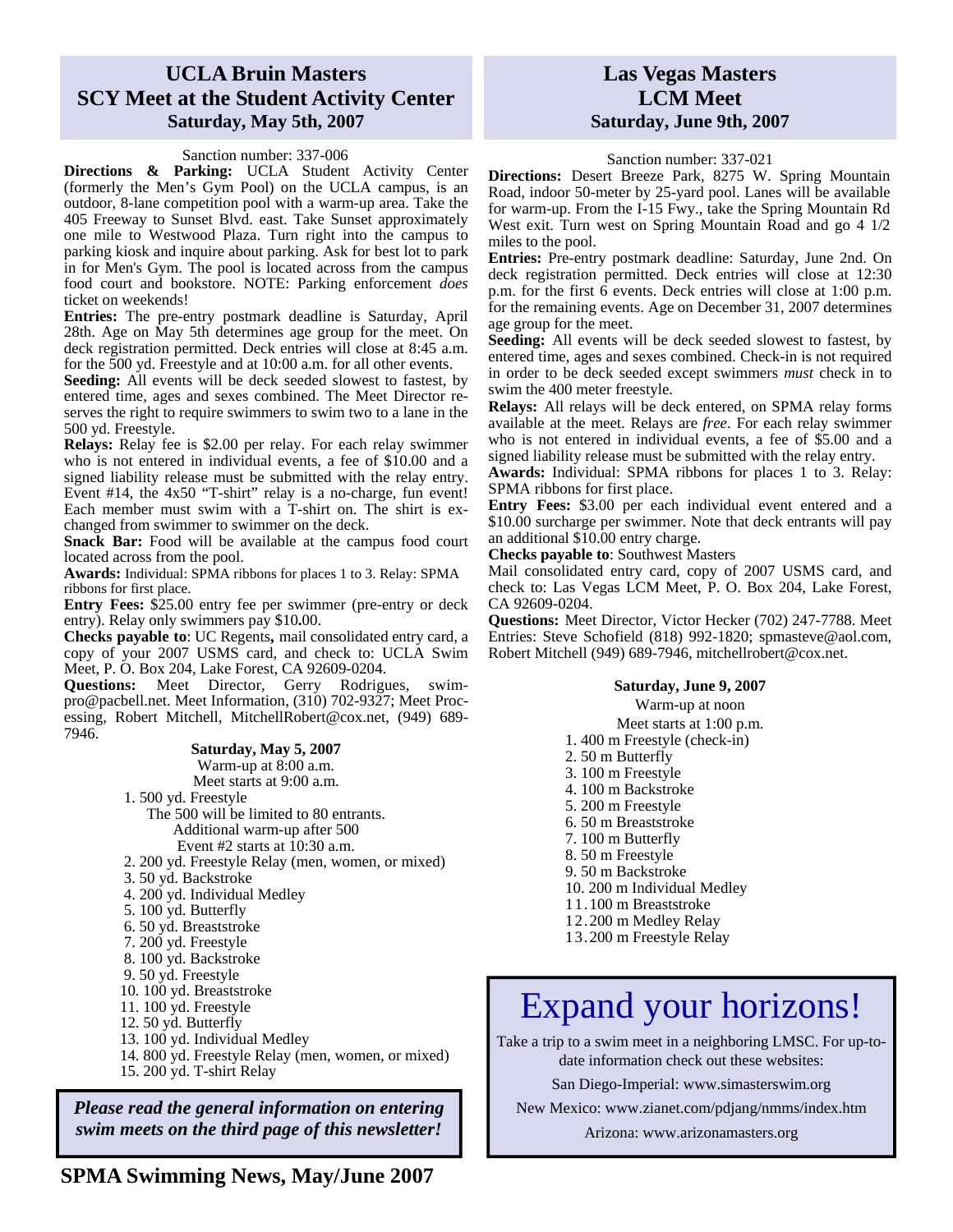#### **Santa Clarita Masters LCM Meet Saturday, June 23rd, 2007**

#### Sanction #337-022

**Directions:** Santa Clarita Aquatic Center, 20850 Centre Pointe Pkwy. *From the north*, take I-5 to the Valencia Blvd exit in Valencia. Go east several miles (Valencia Blvd turns into Soledad Canyon Rd) to Ruether Ave. Turn right and cross over railroad tracks. Turn right at Centre Pointe Pkwy. Turn left into driveway for Aquatic Center. *From the south*, take I-5 to Hwy. 14 north. Exit at Golden Valley Rd. Turn left onto Golden Valley Rd. Turn right on Centre Point Pkwy. Make a right into the driveway for the Aquatic Center. Parking available in both upper and lower parking lots.

**Entries:** The pre-entry postmark deadline is Saturday, June 16th. Deck entries for the 1500 m Freestyle will close at 8:45 a.m., all other deck entries close at 11:00 a.m. Age on December 31, 2007 determines age group for the meet.

**Seeding:** All events will be deck seeded slowest to fastest, by entered time, ages and sexes combined. Check-in is not required in order to be deck seeded, except swimmers must check in to swim the 1500 m Freestyle and the 400 m Freestyle.

**Relays:** All relays will be deck entered. Relay fees are \$4.00 per relay due upon entry. For each relay swimmer who is not entered in individual events, a fee of \$5.00 and a signed liability release must be submitted with the relay entry.

**Awards:** Individual: SPMA ribbons for places 1 to 3. Relay: SPMA ribbons for first place.

**Entry Fees:** \$20.00 per swimmer flat fee. Deck entries allowed for a total of \$30.00.

**Checks payable to**: City of Santa Clarita. Mail consolidated entry card, a copy of your 2007 USMS card, and check to: Santa Clarita Aquatic Center, c/o Santa Clarita Masters Club, 20850 Centre Pointe Pkwy, Santa Clarita, CA 91355.

**Questions:** Meet Directors, Chris Lundie, (661) 250-3771, clundie@santa-clarita.com; Lance O'Keefe, (661) 250-3767, lokeefe@santa-clarita.com; Mike Coash, (661) 250-3760, mcoash@santa-clarita.com. General information and lodging information can be found at www.scmconline.com.

#### **Sunday, June 23, 2007**

1500 warm-up at 8:00 a.m. 1500 starts at 9:00 a.m. 1. 1500 m Freestyle (check-in required) Additional warm-up after 1500 Event #2 starts at noon 2. 200 m Mixed Freestyle Relay 3. 100 m Butterfly 4. 200 m Freestyle 5. 100 m Breaststroke 6. 50 m Freestyle 7. 200 m Individual Medley 8. 400 m Freestyle (check-in required) 9. 100 m Backstroke 10. 50 m Butterfly 11. 400 m Individual Medley 12. 200 m Breaststroke 13. 100 m Freestyle 14. 50 m Backstroke 15. 200 m Butterfly

- 16. 50 m Breaststroke
- 17. 200 m Backstroke
- 18. 200 m Mixed Medley Relay

#### **Santa Barbara Masters Reg Richardson Memorial LCM Meet Saturday, July 14th, 2007**

#### Sanction number: 337-023

**Directions:** The Reg Richardson Memorial Meet is part of Semana Nautica, Santa Barbara's annual summer sports festival, now in its 70th year! Learn more at www.semananautica.com. Los Banos Del Mar Pool, 401 Shoreline Drive, Santa Barbara. From the 101 Freeway going north, exit at Cabrillo Blvd. (offramp is in the fast lane). Turn towards the ocean and drive west along the beach. Cabrillo Blvd. becomes Shoreline Drive at Castillo St., which dead-ends at the pool. From the 101 Freeway going south, exit at Castillo St. Turn right and the pool is at the end of Castillo. Parking is available on Castillo St. and in the lot behind the pool. The parking lot entrance is west of the pool at Harbor Way and Shoreline Drive. There is a parking fee at the lot.

**Entries:** Pre-entry postmarked deadline: Thursday, July 5th. On deck registration permitted. Deck entries will close at 8:45 a.m. for the 1500 m Freestyle and 10:30 a.m. for all other events. Age on December 31, 2007 determines age group for the meet.

**Seeding:** All events will be deck seeded slowest to fastest, by entered time, ages and sexes combined. Check-in is not required in order to be deck seeded, except swimmers *must* check in to swim the 1500 m Freestyle.

**Relays:** The 200 m Freestyle relay will be deck-entered. Relay fees are \$5.00 per relay due upon entry. All relays must be submitted on SPMA relay forms that will be available at the meet. For each relay swimmer who is not entered in individual events, a signed liability release must be submitted with the relay entry.

**Awards:** Individual: SPMA ribbons for places 1 to 3. Relay: SPMA ribbons for first place.

**Entry Fees:** There is a \$25.00 flat fee per swimmer. For relayonly swimmers, the fee is \$5.00. Deck entries allowed for an additional \$10.00 charge.

**Checks payable to**: Santa Barbara Swim Club

Mail consolidated entry card, a copy of your 2007 USMS card, and check to: Santa Barbara Swim Club, P. O. Box 204, Lake Forest, CA 92609-0204.

**Questions:** Santa Barbara Swim Club Office (805) 966-9757, sbsc@sbswim.com. Meet Processing, Robert Mitchell, (949) 689- 7946, mitchellrobert@cox.net.

#### **Saturday, July 14, 2007**

Warm-up at 8:00 a.m.

1500 m Freestyle starts at 9:00 a.m.

- 1. 1500 m Freestyle
	- Additional warm-up after 1500 m Freestyle Event #2 starts at 11:00 a.m.
- 2. 100 m Freestyle
- 3. 100 m Breaststroke
- 4. 200 m Individual Medley<br>5. 50 m Freestyle
- 
- 5. 50 m Freestyle<br>6. 200 m Butterfly 6. 200 m Butterfly<br>7. 50 m Breaststrol
- 7. 50 m Breaststroke
- 8. 100 m Backstroke<br>9. 200 m Freestyle
- 9. 200 m Freestyle
- 10. 100 m Butterfly
- 11. 50 m Backstroke
- 12. 200 m Breaststroke
- 13. 50 m Butterfly
- 14. 200 m Backstroke
- 15. 200 m Freestyle Relay (men, women, or mixed; deck enter)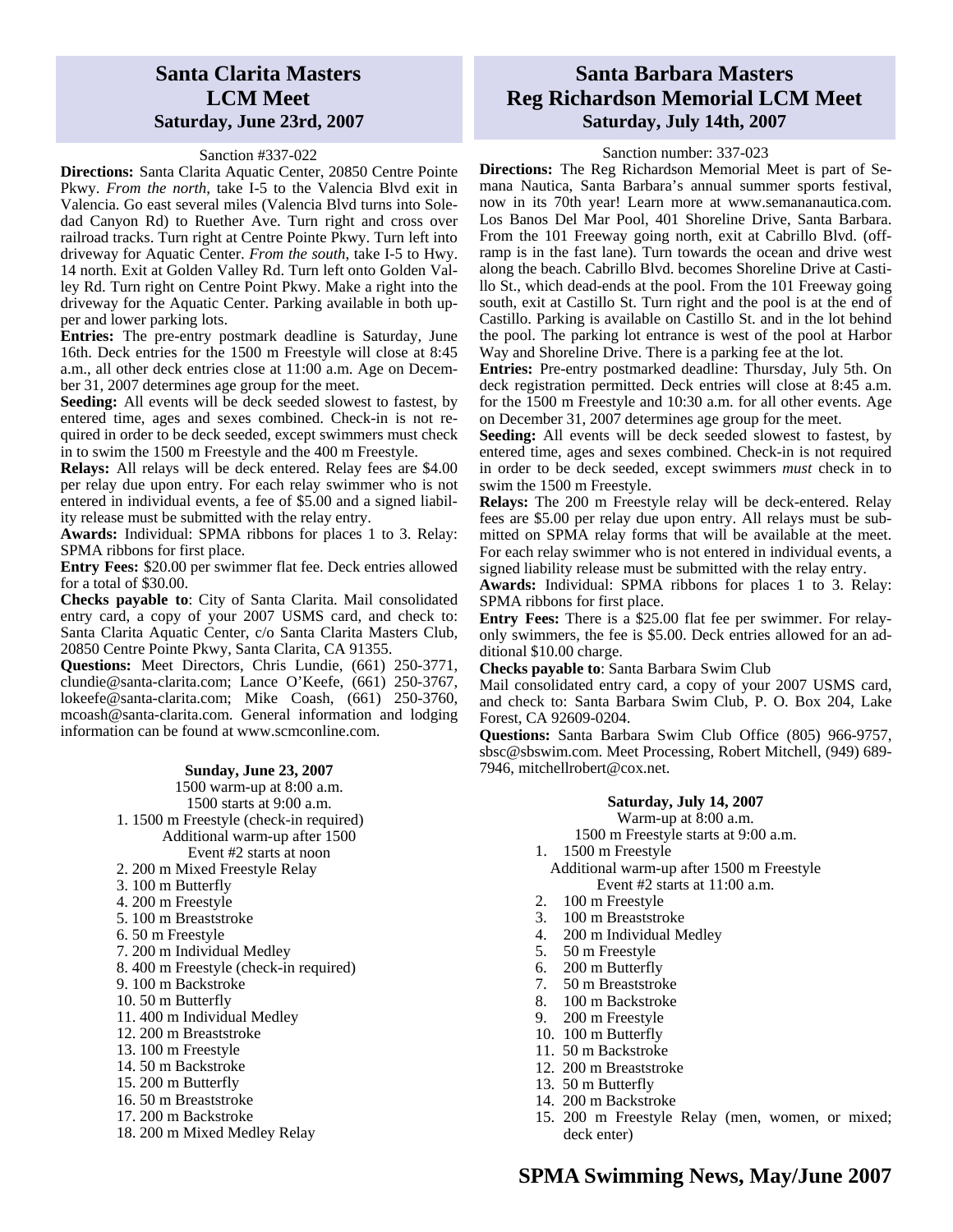#### **Newport Beach Lifeguards Balboa-Newport Pier-to-Pier Saturday, July 7th, 2007**

#### Sanction number: 337-031

#### **Distance:** 2 miles

**Location:** Start from the beach next to the Balboa Pier. Swim to a buoy offshore and then up the coast to a buoy just off the Newport Pier. Round the buoy at the Newport Pier and finish on shore in front of Lifeguard Headquarters. It is always recommended that swimmers wear a bright cap and be accompanied by a paddler.

**Check-in:** Registration is at 9:00 a.m. at Lifeguard Tower "M," next to the Balboa Pier. The swim starts at 10:00 a.m.

**Entries:** Pre-registration is \$30 (includes a T-shirt) and is due by Tuesday, July 3rd. Register for both this swim and the August 25th Don Burns Corona del Mar swim for \$45.

To enter, send a copy of your 2007 USMS card, an SPMA consolidated card, and your T-shirt size with your check payable to: N.B.O.L.A. Mail to: Nadine Turner, One Giverny, Newport Coast, CA 92657.

**Additional Information:** Nadine Turner, nadineturner3@cox.net; 949-640-5350; www.newportlifeguard.org

#### **Seal Beach Swim Club 37th Seal Beach Rough Water Swim Saturday, July 14th, 2007**

Sanction number: 337-033

**Distance:** 1-mile and 5-kilometer events.

**Location and directions:** Take the 405 Fwy to Seal Beach Blvd. South, turn right on Pacific Coast Hwy, and then left on Main St. Make a right turn on Ocean Ave. Parking is available in the lot on the left side for a fee. Note that parking on Ocean Ave. and side streets is limited to one hour.

**Check-in:** Check-in times vary with event. Check-in starts at 6:30 a.m. for the 5K swim, you must check in by 7:15 a.m., and the start is at 8:00 a.m. The 1-mile check-in is at 8:00 a.m. with an approximate 9:30 a.m. start time.

**Entries:** Pre-registration is \$25 and must be postmarked by Saturday, June 30th. Race day registration is \$30.

To enter, send a copy of your 2007 USMS card, and a completed SPMA consolidated card with your check payable to: Seal Beach Swim Club. Mail to: S.B.R.W.S., P. O. Box 605, Seal Beach, CA 90740.

**Additional Information:** Maria Fattal, 562-430-1092; sbvbcmaria@yahoo.com; www.sealbeachswimclub.org

**For a complete list of open water events in the Southern California area, including those not sanctioned by SPMA, visit:** 

### *www.spma.net*

*Click on Open Water & Long Distance* 

#### **Semana Nautica Sports Festival Santa Barbara 6-mile Swim Sunday, July 15th, 2007**

Sanction number: 337-032

#### **Distance:** 6 miles

**Location:** Goleta Beach to Arroyo Burro Beach, Santa Barbara. Start on the west side of Goleta pier. There is no charge for parking at either beach, carpooling from finishing beach will be arranged the morning of the swim. Water temperature varies from 58-65°F in June and July. This swim is for experienced swimmers ONLY! Participants must bring board/kayak and paddler to accompany them in the ocean swim. No wetsuits.

**Check-in:** Registration is at 7:30 a.m. The swim starts at 9:00 a.m.

**Entries:** Pre-registration is \$30 and entries must be received by Monday, July 9th. No beach entries. T-shirts are \$15.

To enter, send a copy of your 2007 USMS card, an SPMA consolidated card, and your T-shirt size with your check payable to: Jane Cairns, 5094 Cathedral Oaks Rd, Santa Barbara, CA 93111. Include a list of recent ocean swims completed.

**Additional Information:** Jane Cairns, (805) 886-8123, janeswims@juno.com

#### **Long Beach Grunions Naples Island Swim Sunday, July 29th, 2007**

#### Sanction number: 337-034

**Distance:** 1-mile Classic and 3-mile Challenge

**Location:** Alamitos Bay, near 5437 E Ocean Blvd., Long Beach (Bay Shore and 54th Place, between Ocean Blvd. and 2nd St.). Water temperature for this race is usually 63-69°F. The courses are located entirely within Alamitos Bay (no surf). Parking is available along Ocean Blvd. and in city lots (\$0.25 per 15 minutes). No parking along Bay Shore or 54th Place (tow-away zone).

**Check-in:** Check-in begins at 7:30 a.m. and closes at 8:45 a.m. The 1-mile starts at 9:00 a.m. and the 3-mile starts at 9:15 a.m., Anyone still in the water at 11:30 a.m. will be picked up and returned to the finish line. Swimmers with wetsuits are allowed but will not be eligible for awards.

**Entries:** Pre-registration is \$25 and must be postmarked by Saturday, July 21st. Fee includes T-shirt designed for this event and guaranteed to first 150 entrants. Race day registration (or if postmarked after July 21st) is \$30. Additional T-shirts may be pre-ordered for \$16. An alternate entry form can be found at www.spma.net/naples2007.

To enter, send a copy of your 2007 USMS card, a completed SPMA consolidated card (indicate 1-mile or 3-mile and T-shirt size) or the alternate entry form, with your check payable to: Long Beach Grunions. Mail to: 2007 Naples Island Swim, 2320 Carroll Park South, Long Beach, CA 90814.

**Awards:** Medals 1st to 3rd in each age group in each race.

**Additional Information:** John Makinson, 562-433-0899, johnrufwtr@yahoo.com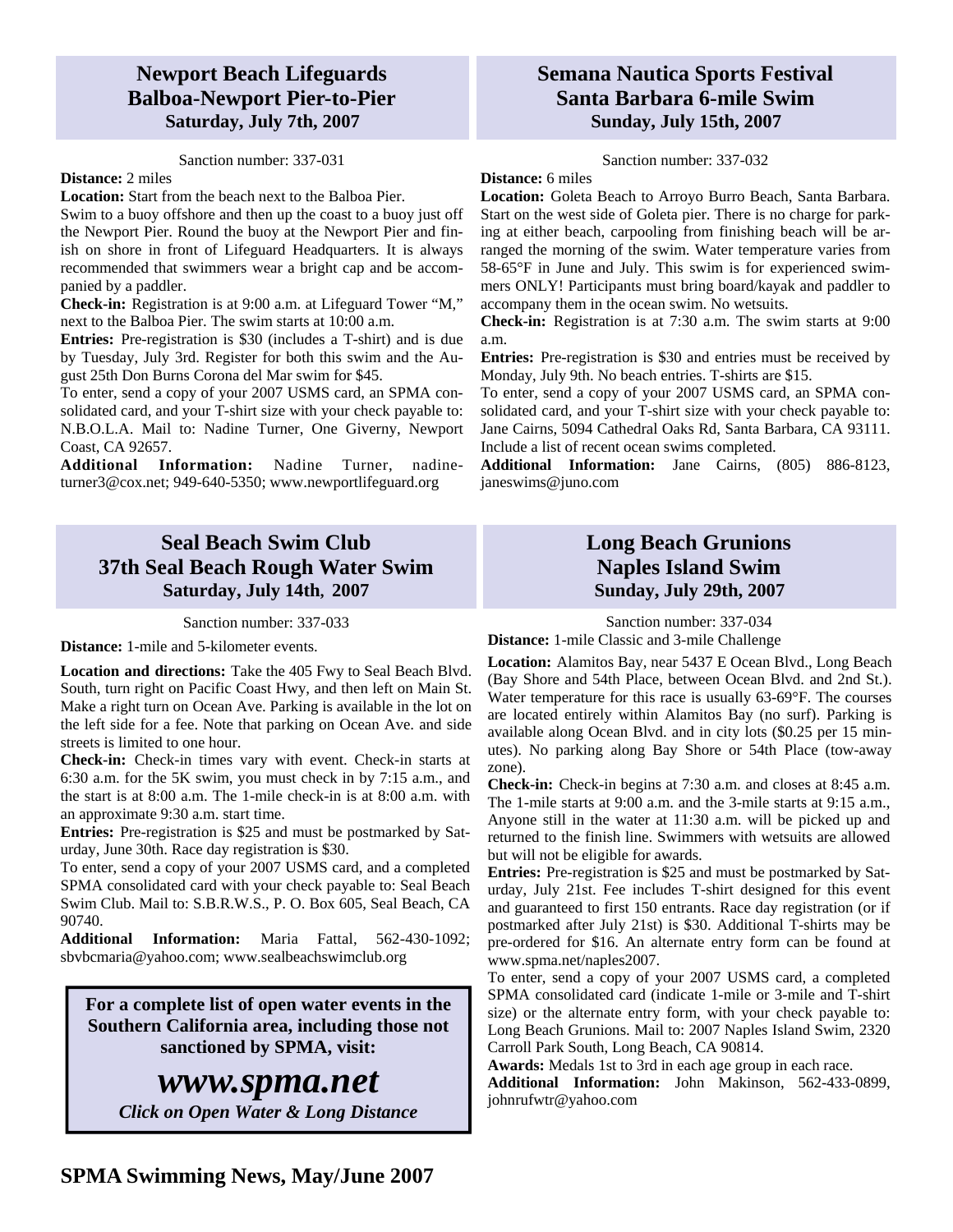# Summer Sun by Jessica Seaton

With summer upon us, it is a good time to enjoy the benefits, but also protect against the risks, of exposure to the strong summer sun.

On the positive side, increased daylight is associated with a decrease in Seasonal Affective Disorder, a type of depression associated with short days and long nights. Sunlight is also a main source of vitamin D. Many researchers now believe that the average person needs 2,000 IU daily of Vitamin D, although the RDA still stands at 400 IU, and they suggest 15 minutes daily of full-body sun exposure. Higher levels of vitamin D have been associated with a lower risk of breast and colon cancer, osteoporosis, and other conditions.

The negative effects of sunlight range from rapid aging to various forms of skin cancer. People with all skin types are at risk, but those most at risk are fair-skinned people with red or blond hair, freckles, and/or blue or green eyes.

**Aging.** How you age depends on your genetics, immune status, exposure to petrochemical pollutants, cold and wind, alterations of humidity, and, most importantly, ultraviolet and infrared radiation.

Most of the skin damage is due to ultraviolet light. Ultraviolet A (UVA) penetrates the skin deeply, increases pigmentation (which causes a tan) and alters the elasticity of the skin. Ultraviolet B (UVB) results in the reddening from sunburns, and is responsible for skin cancers. The effects of UVA and UVB on the skin do not become apparent until 15 to 20 years after exposure.

The sun is responsible for many effects of aging, including thinning of the skin, slow healing of wounds, sallow complexion, sagging and drooping skin, deeper lines, dry skin, and dry and slow growing hair.

**Skin Cancer.** 80% of all skin cancers are basal cell carcinoma, a slow growing cancer that does not metastasize. 17% to 20% of skin cancers are known as squamous cell carcinoma. 40% of squamous cell carcinomas start out as actinic (solar) keratosis, considered a pre-malignant

#### **Long Beach Pacific Open Water Challenge Sunday, July 1st, 2007**

#### Sanction number: 337-035

#### **Distance:** 5 kilometers

**Location:** Belmont Pier, Long Beach (Ocean Blvd. and Termino Ave.). Water temperature for this race is usually 63-66°F. The course is located east of the pier and is inside of the breakwater (no surf). Parking is available along Ocean Blvd. and in city lots on both the west and east sides of the Belmont Plaza Olympic Pool (\$0.25 per 15 minutes).

**Check-in:** Check-in begins at 6:00 a.m. and closes at 9:15 a.m. The 5K starts at 9:30 a.m. Anyone still in the water 30 minutes past the time the first swimmer finishes will be picked up and returned to the finish line.

**Entries:** Pre-registration is \$25 and must be postmarked by Monday, June 25th. Fee includes short-sleeved T-shirt designed for this event. Race day registration (or if postmarked after June 25th) is \$35 (T-shirt sizes are not guaranteed for late entries). To enter, send a copy of your 2007 USMS card, an SPMA consolidated card or a registration form (download from our website, www.pacificopenwater.com) with your check payable to: International City Racing. Mail to: LBIM, 3000 Pacific Avenue, Long Beach, CA 90806.

Awards: Custom Pacific Open Water Challenge awards for 1st to West Hollywood Aquatics 800 yard freestyle relay tied the USMS re-3rd place in each age group and overall top 3.

**Additional Information**: Stacy Embretson, sembretson@runicr.com, (562) 427-4606 x1.

lesion. Actinic keratosis affects more than 5 million Americans and can be treated. Squamous cell carcinoma can also be treated if caught early. If it is not treated, it can invade deeper tissues and can lead to death. Approximately 4% of skin cancers are melanomas, which are not always related to sun exposure. These can be localized, or can metastasize throughout the body and can lead to death. When caught and treated early, all skin cancer has a 95% cure rate.

**Prevention.** Swimmers who train outdoors need to be especially careful. If you have sensitive skin, you should probably swim very early in the morning or in the evening and, unless it's dark outside, wear sunscreen or sun block.

In general, avoiding the sun is the most obvious way to avoid its harmful effects. The worst time to be outdoors, including swimming, is between 10 a.m. and 4 p.m. When outdoors, it is a good idea to wear sun protective clothing. Regular summer clothing is equivalent to SPF 5 to 9. Clothes made for the sun with SPF of 30 to 50 are increasingly available. When you're at a swim meet, be sure to wear an SPF 30 light colored shirt and a wide brim hat. You still have to be careful of the reflected rays of the sun off the pool.

When you're in the sun, sunscreens and sun blocks are essential. These should be applied 15-30 minutes before you're in the sun. After swimming you need to reapply sunscreen. You should always use the higher number sunscreen when possible. Using a lower level and reapplying it more often does not offer more protection. Also, don't let the sunscreen give you a false sense of security. Most sunscreens only protect against damage from UVB. Even those that say they protect against UVA don't always fully protect against UVA. Sunscreens that also contain herbal antioxidants seem to be more effective, since they help minimize the effect of reactive oxygen species created by the interaction of the sun and the sunscreen.

Antioxidants such as vitamin C, vitamin E and beta-carotene also have been shown to help minimize sun damage. Several studies have shown that a low-fat diet reduces the incidence of actinic keratosis after 8 to 12 months. Black and green tea also inhibit UV related skin cancers.

Bottom line: minimize your sun exposure!

*Jessica Seaton, D.C. is a chiropractic orthopedist in private practice in West Los Angeles. She has been swimming with West Hollywood Aquatics for over 16 years. She can be reached at (310) 470-0282 or JSeaton@aol.com.* 



cord (7:09.51) at the Pierce College meet. From left to right: Brian Olver, Jonathan Russell, Justin Brannock, and Matt Schmidt.